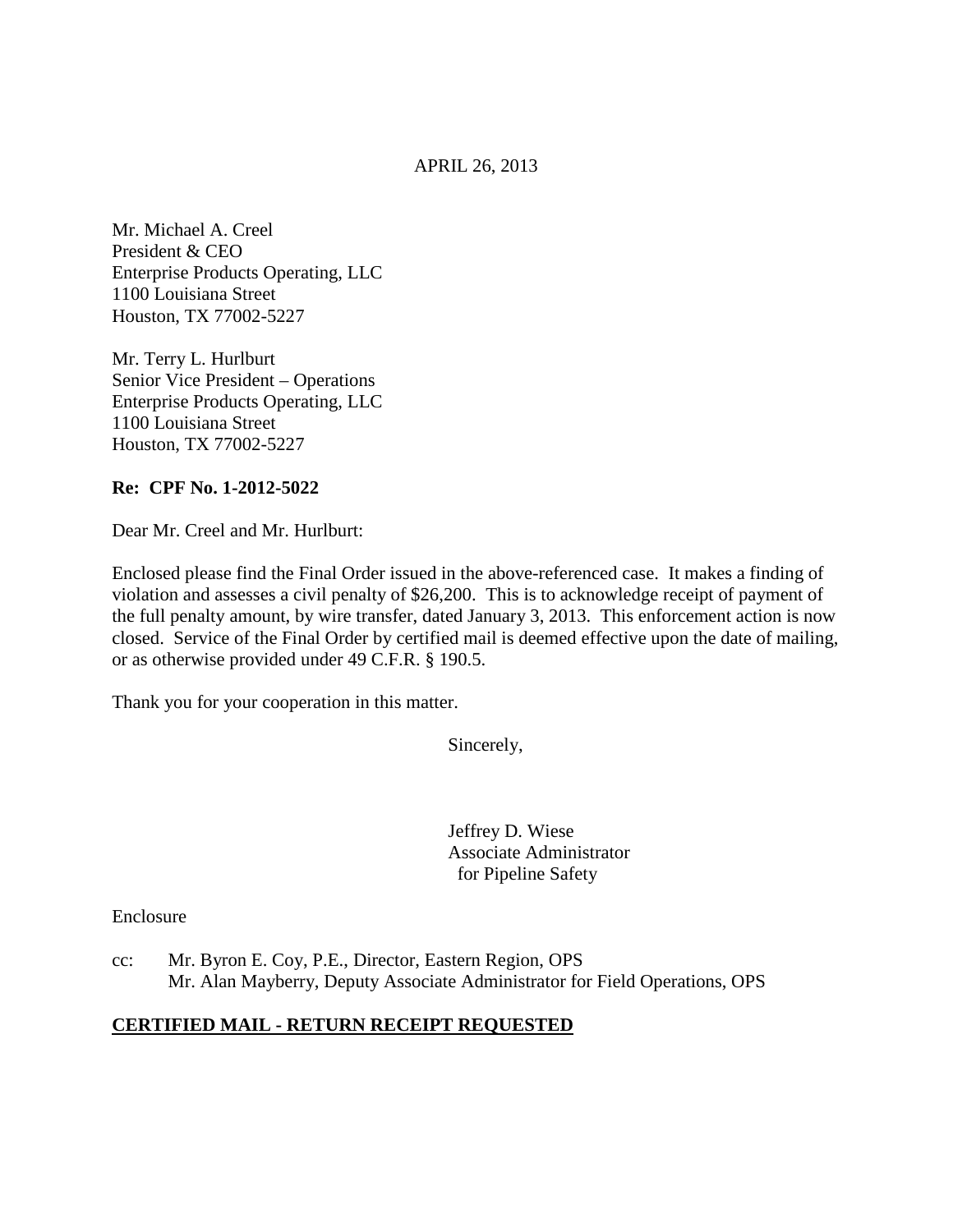## **U.S. DEPARTMENT OF TRANSPORTATION PIPELINE AND HAZARDOUS MATERIALS SAFETY ADMINISTRATION OFFICE OF PIPELINE SAFETY WASHINGTON, D.C. 20590**

 **) In the Matter of )** 

 **) Enterprise Products Operating, LLC, <br> CPF No. 1-2012-5022** 

**\_\_\_\_\_\_\_\_\_\_\_\_\_\_\_\_\_\_\_\_\_\_\_\_\_\_\_\_\_\_\_\_\_\_\_\_)** 

**\_\_\_\_\_\_\_\_\_\_\_\_\_\_\_\_\_\_\_\_\_\_\_\_\_\_\_\_\_\_\_\_\_\_\_\_** 

 **) Respondent. )** 

# **FINAL ORDER**

From July 12 to July 27, 2011, pursuant to 49 U.S.C. § 60117, representatives of the New York State Department of Public Service (NYSDPS), as agents for the Pipeline and Hazardous Materials Safety Administration (PHMSA), Office of Pipeline Safety (OPS), conducted an onsite pipeline safety inspection of the facilities and records of Enterprise Products Operating, LLC (EPCO or Respondent) in Watkins Glen, New York. EPCO's New York facilities include two 8-inch diameter propane pipelines designated as the P-40 pipeline and the P-41 pipeline which are 34.99 and  $164.76$  miles in length, respectively.<sup>1</sup>

As a result of the inspection, the Director, Eastern Region, OPS (Director), issued to Respondent, by letter dated December 18, 2012, a Notice of Probable Violation and Proposed Civil Penalty (Notice). In accordance with 49 C.F.R. § 190.207, the Notice proposed finding that EPCO had violated 49 C.F.R. § 195.579(c) and proposed assessing a civil penalty of \$26,200 for the alleged violations.

EPCO responded to the Notice by letter dated January 10, 2013 (Response). The company paid the proposed civil penalty of \$26,200, as provided in 49 C.F.R. § 190.227. Payment of the penalty serves to close the case with prejudice to Respondent.

# **FINDING OF VIOLATION**

In its Response, EPCO did not contest the allegation in the Notice that it violated 49 C.F.R. Part 195, as follows:

**Item 1:** The Notice alleged that Respondent violated 49 C.F.R. § 195.579(c), which states:

 $\overline{a}$ <sup>1</sup> PHMSA Violation Report at 1. Enterprise is a subsidiary of Enterprise Products Partners, LP, which transports natural gas, NGL, crude oil, refined products, and petrochemicals through more than 50,000 miles of pipelines in North America.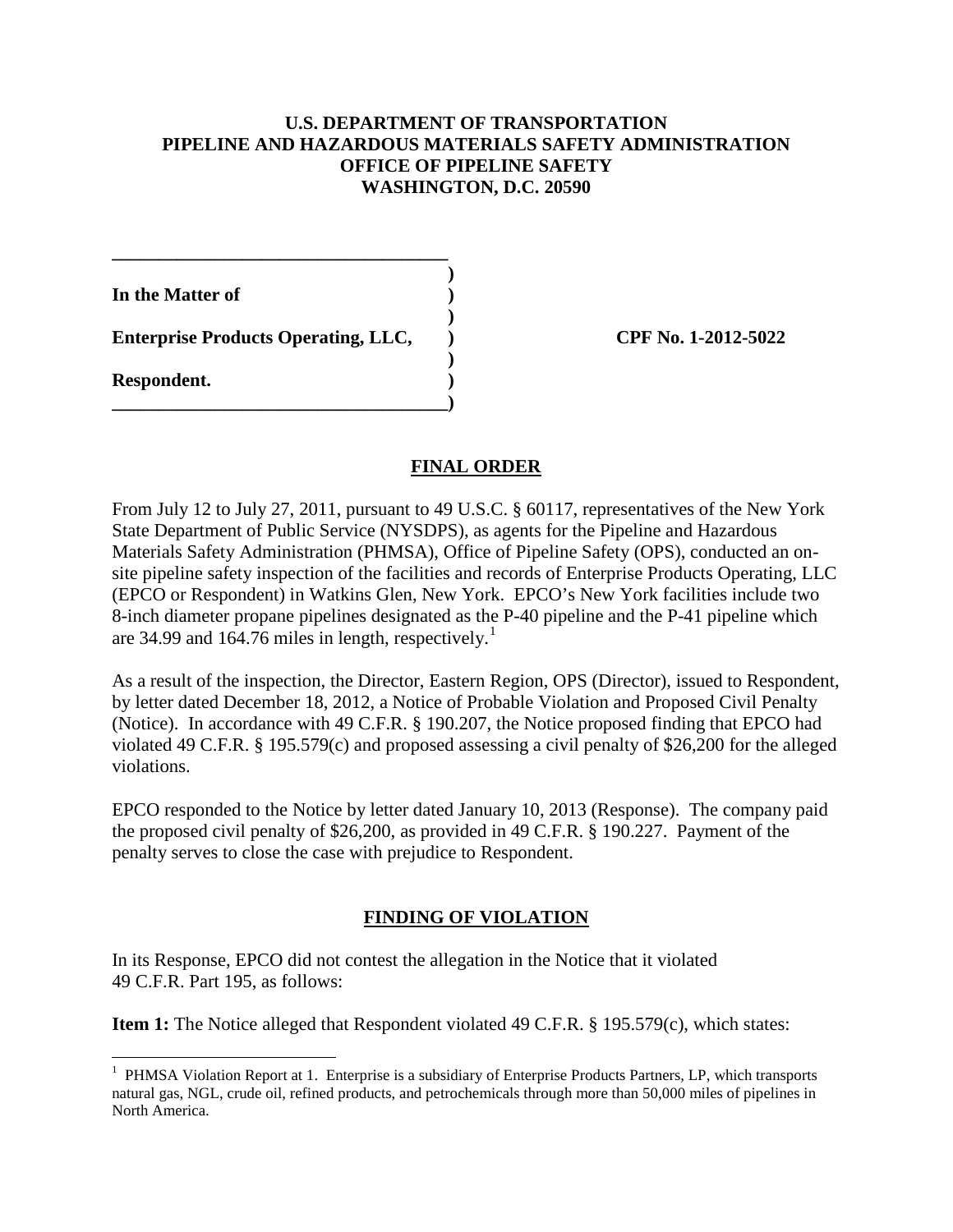#### **§ 195.579 What must I do to mitigate internal corrosion?**

(a)…

(c) *Removing pipe*. Whenever you remove pipe from a pipeline, you must inspect the internal surface of the pipe for evidence of corrosion. If you find internal corrosion requiring corrective action under § 195.585, you must investigate circumferentially and longitudinally beyond the removed pipe (by visual examination, indirect method, or both) to determine whether additional corrosion requiring remedial action exists in the vicinity of the removed pipe.

The Notice alleged that Respondent violated 49 C.F.R. § 195.579(c) by failing to inspect the internal surface of the pipe that was removed from a pipeline for evidence of corrosion during a relocation project performed in 2010. Specifically, the Notice alleged that EPCO had no record of performing a documented inspection of the internal surface of pipe removed from the P-40 Pipeline at New York State Route 15, approximately 3.5 miles north of the Pennsylvania state border at Stowell Road, Lindley, NY. Respondent did not contest this allegation of violation. Accordingly, based upon a review of all of the evidence, I find that Respondent violated 49 C.F.R. § 195.579(c) by failing to inspect the internal surface of the pipe that was removed from a pipeline for evidence of corrosion.

This finding of violation will be considered a prior offense in any subsequent enforcement action taken against Respondent.

#### **ASSESSMENT OF PENALTY**

Under 49 U.S.C. § 60122, Respondent is subject to an administrative civil penalty not to exceed \$100,000 per violation for each day of the violation, up to a maximum of \$1,000,000 for any related series of violations. In determining the amount of a civil penalty under 49 U.S.C. § 60122 and 49 C.F.R. § 190.225, I must consider the following criteria: the nature, circumstances, and gravity of the violation, including adverse impact on the environment; the degree of Respondent's culpability; the history of Respondent's prior offenses; the Respondent's ability to pay the penalty and any effect that the penalty may have on its ability to continue doing business; and the good faith of Respondent in attempting to comply with the pipeline safety regulations. In addition, I may consider the economic benefit gained from the violation without any reduction because of subsequent damages, and such other matters as justice may require. The Notice proposed a total civil penalty of \$26,200 for the violation cited above.

**Item 1:** The Notice proposed a civil penalty of \$26,200 for Respondent's violation of 49 C.F.R. § 195.579(c) by failing to inspect the internal surface of the pipe that was removed from a pipeline for evidence of corrosion. EPCO neither contested the allegation nor presented any evidence or argument justifying a reduction in the proposed penalty. With respect to the nature, circumstances, and gravity of this violation, failure to perform documented inspections of removed pipe for internal corrosion has the potential to impact safety. Respondent is culpable for the violation as pipeline operators are obligated to maintain such information about the condition of their pipelines and use it in making maintenance and operational decisions. Nothing